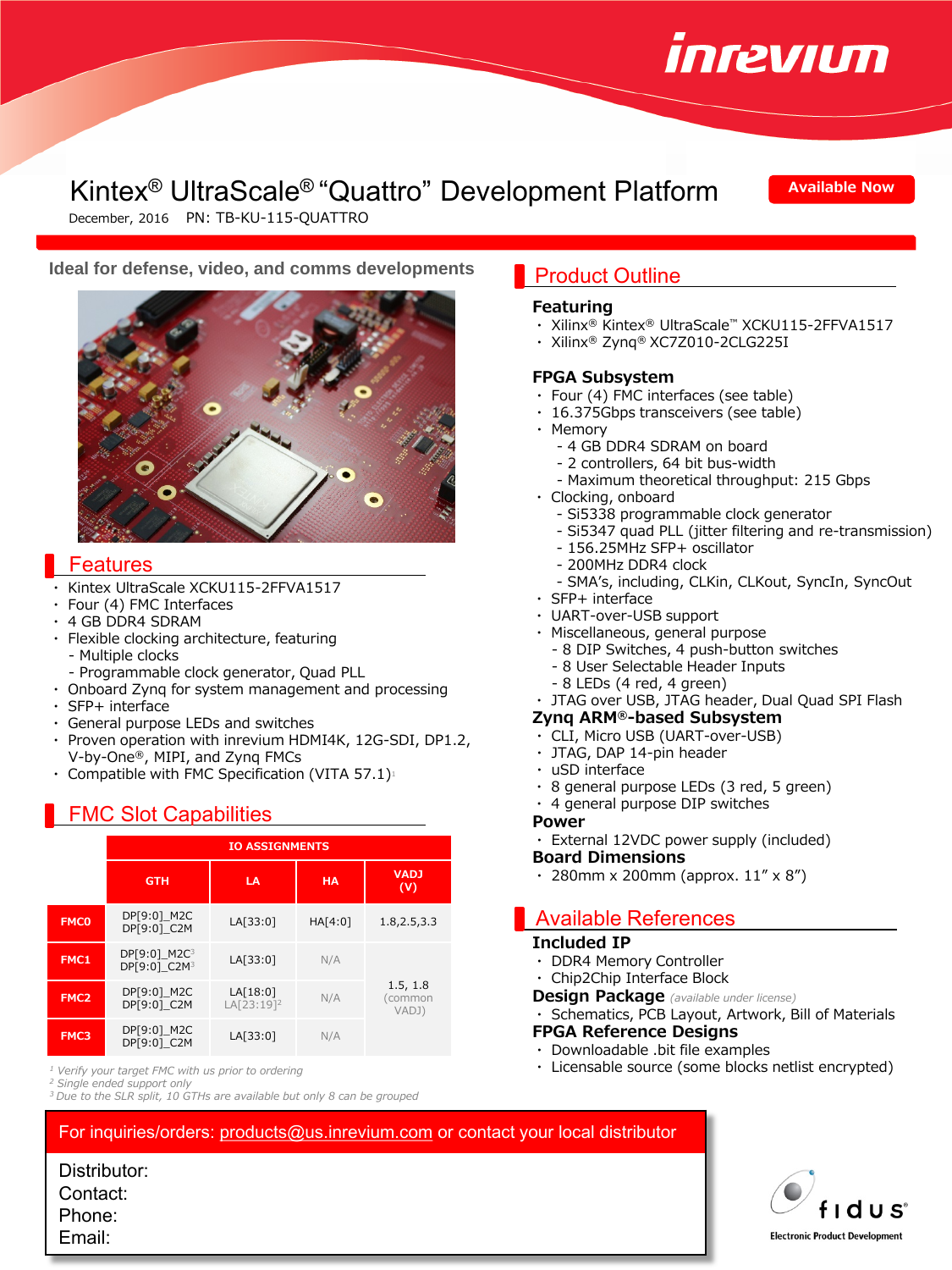





For Inquiries or Orders: Email - [products@us.inrevium.com](mailto:products@us.inrevium.com)

Part Numbers: TB-KU-115-QUATTRO